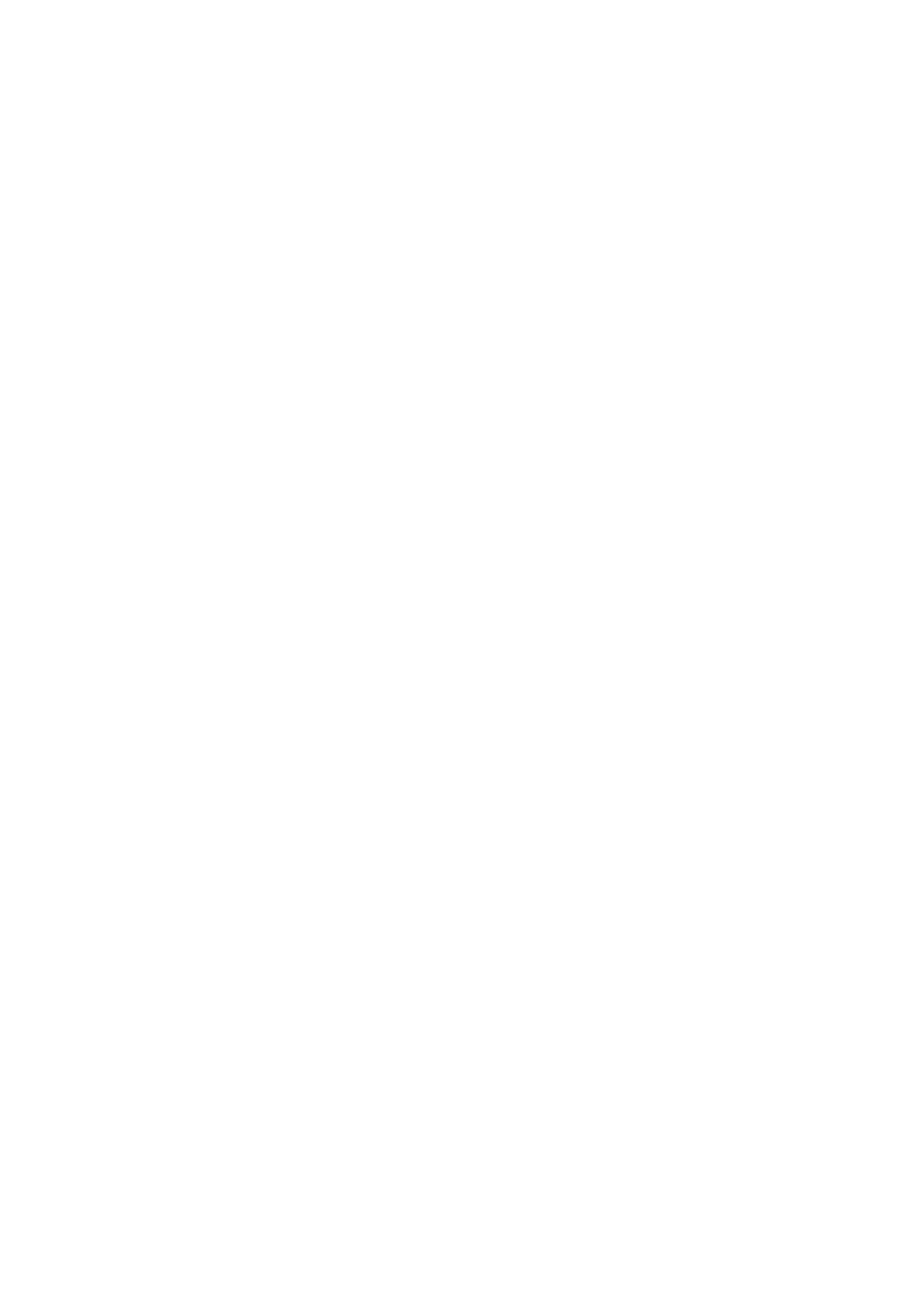*I certify that this public bill, which originated in the Legislative Assembly, has finally passed the Legislative Council and the Legislative Assembly of New South Wales.*

> *Clerk of the Legislative Assembly. Legislative Assembly, Sydney, , 2013*



New South Wales

# **Public Health Amendment (Vaccination of Children Attending Child Care Facilities) Bill 2013**

Act No , 2013

An Act to amend the *Public Health Act 2010* with respect to vaccination requirements for children enrolling at child care facilities.

*I have examined this bill and find it to correspond in all respects with the bill as finally passed by both Houses.*

*Assistant Speaker of the Legislative Assembly.*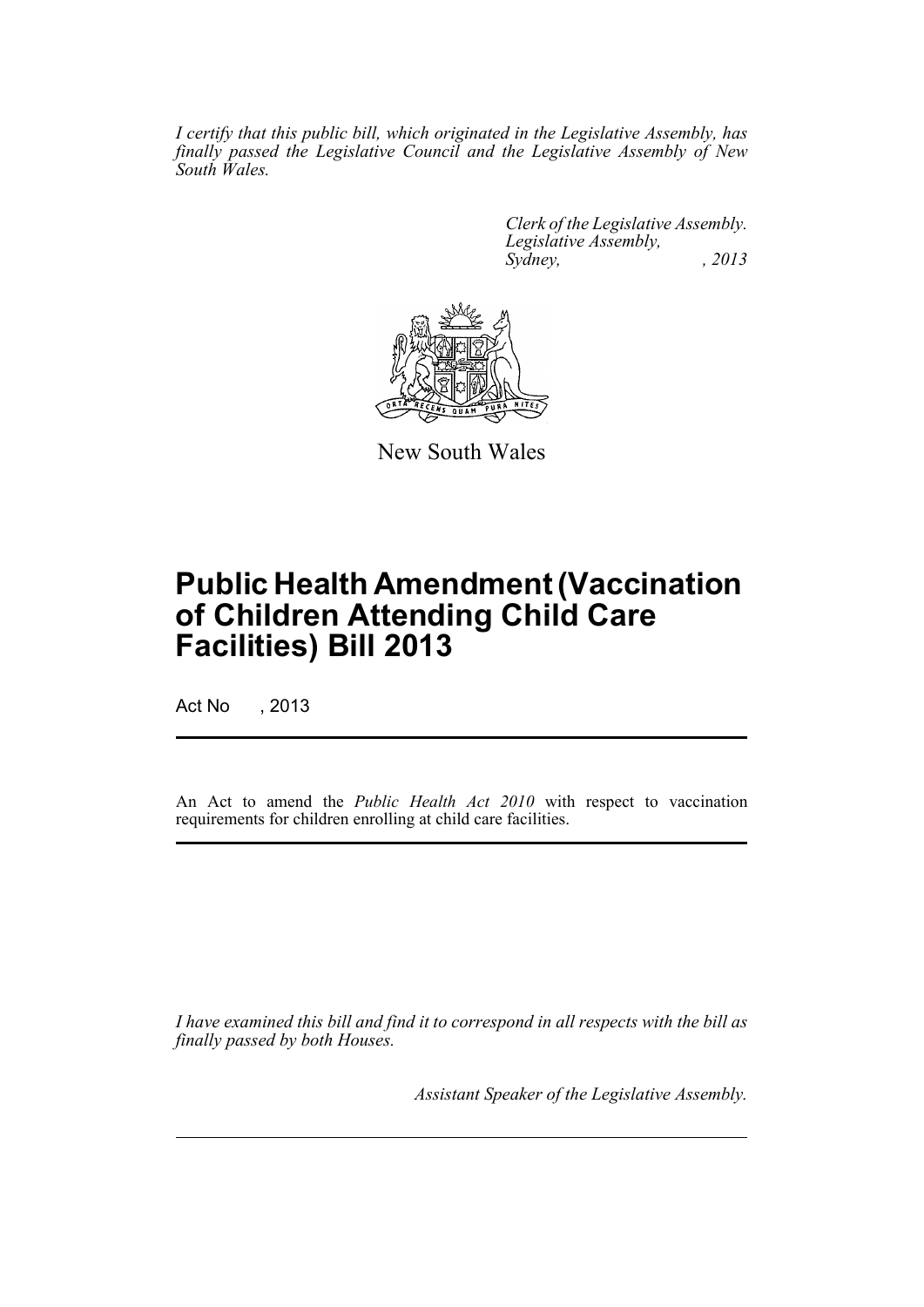### <span id="page-3-0"></span>**The Legislature of New South Wales enacts:**

### **1 Name of Act**

This Act is the *Public Health Amendment (Vaccination of Children Attending Child Care Facilities) Act 2013*.

## <span id="page-3-1"></span>**2 Commencement**

This Act commences on 1 January 2014 or, if another day is appointed by a proclamation made before 1 January 2014, on that other day.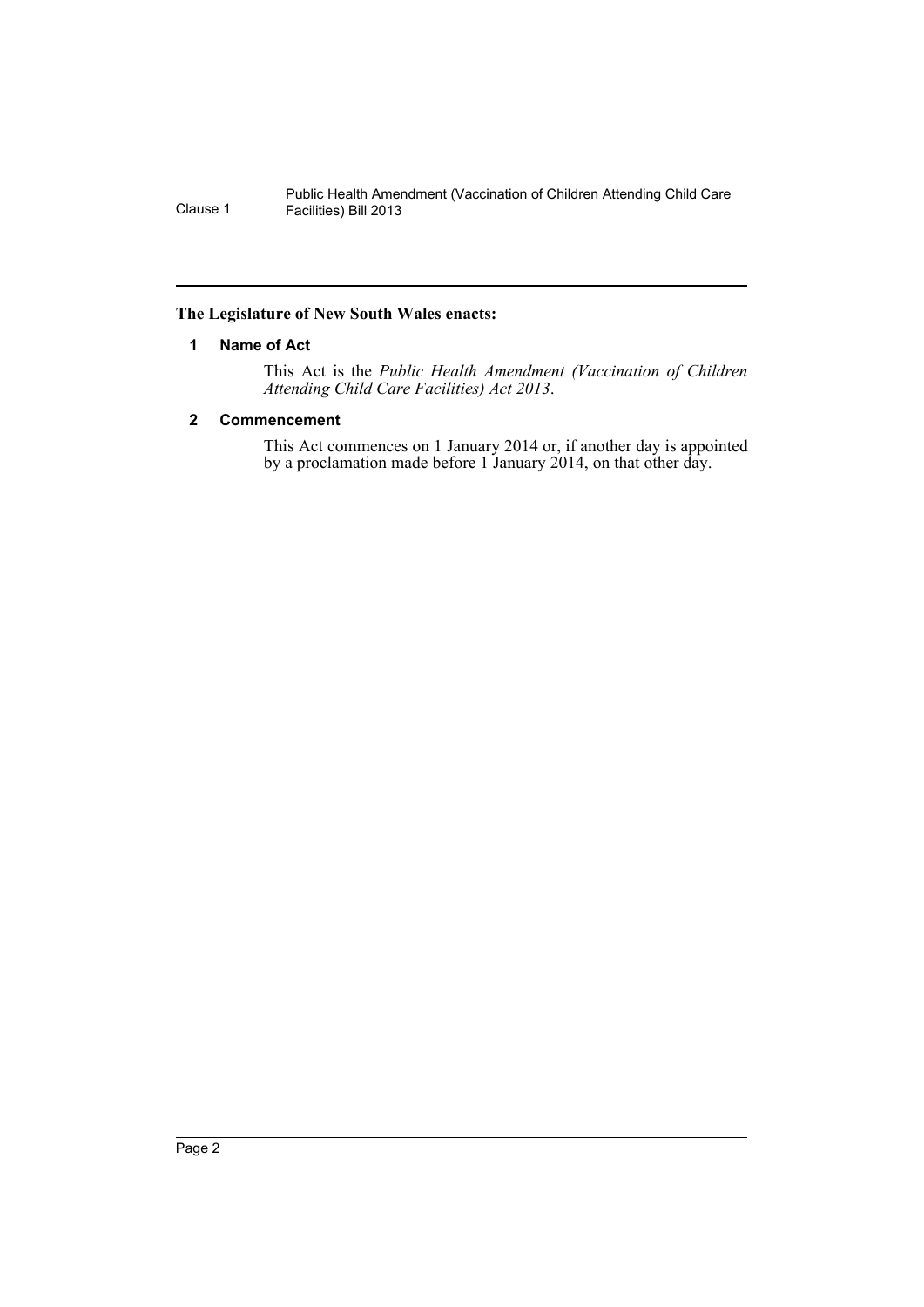Amendment of Public Health Act 2010 No 127 Schedule 1

## <span id="page-4-0"></span>**Schedule 1 Amendment of Public Health Act 2010 No 127**

## **[1] Section 85 Definitions**

Insert in alphabetical order in section 85 (1):

#### *authorised practitioner* means:

- (a) a medical practitioner, or
- (b) a member of a class of health practitioners prescribed by the regulations for the purposes of this definition.

*NSW Immunisation Schedule* means the NSW Immunisation Schedule approved by the Chief Health Officer from time to time and published by the Ministry of Health on its website.

## **[2] Section 85 (1), definition of "immunisation certificate"**

Omit ", and includes a copy of any such statement or report".

## **[3] Section 85 (3)**

Insert after section 85 (2):

(3) In this Division, a reference to an immunisation certificate or other certificate includes a reference to a copy of any such certificate.

## **[4] Section 87**

Omit the section. Insert instead:

#### **87 Responsibilities of principals of child care facilities with respect to immunisation**

(1) **Certificates for immunisation or exemption must be provided before enrolment**

The principal of a child care facility must not enrol a child, or permit a child to enrol, at the child care facility unless the parent of the child, or the principal of another child care facility, has provided to the principal:

(a) a *vaccination certificate*, being an immunisation certificate indicating that the child is age appropriately immunised or a certificate in the approved form by an authorised practitioner certifying that the child is following an approved vaccination catch-up schedule, or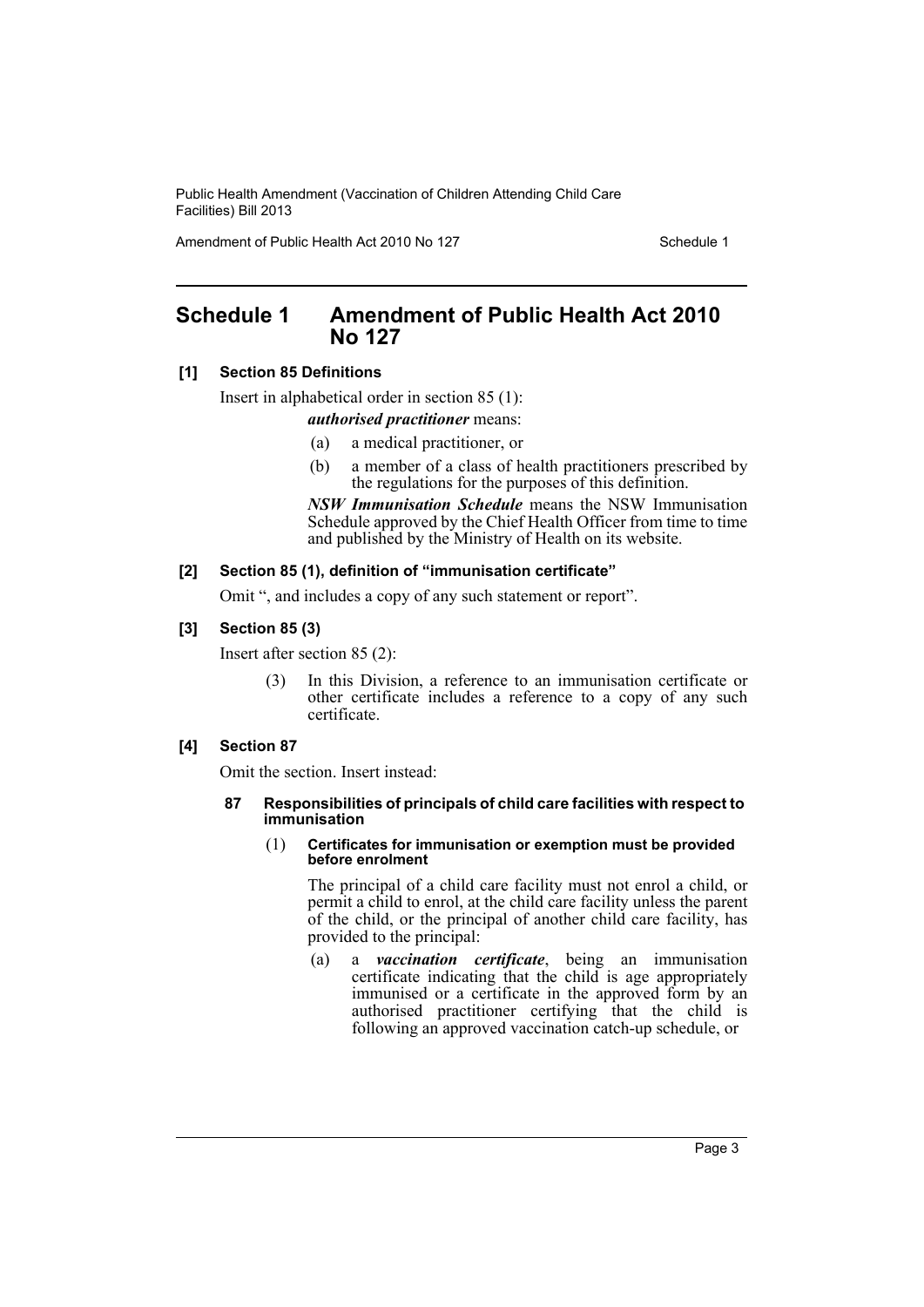Schedule 1 Amendment of Public Health Act 2010 No 127

- (b) if a vaccination certificate does not cover some of the vaccine preventable diseases for which immunisation at the child's age is recommended by the NSW Immunisation Schedule, the vaccination certificate and a certificate of a kind specified in subsection (2) with respect to those vaccine preventable diseases, or
- (c) if no vaccination certificate is provided, a certificate of a kind specified in subsection (2) with respect to the vaccine preventable diseases for which immunisation at the child's age is recommended by the NSW Immunisation Schedule.
- (2) Certificates of any of the following kinds may be provided in respect of any vaccine preventable disease not covered by a vaccination certificate:
	- (a) a certificate in the approved form by an authorised practitioner certifying that the child should have an exemption for one or more vaccines for specified vaccine preventable diseases due to a medical contraindication to vaccination,
	- (b) a certificate in the approved form in which:
		- (i) the parent of the child certifies that the parent has a conscientious belief of a kind specified in the approved form that vaccination for specified vaccine preventable diseases should not take place, and
		- (ii) an authorised practitioner certifies that the practitioner has explained the benefits and risks associated with immunisation to the parent and has informed the parent of the potential danger if a child is not immunised.

#### (3) **Exemptions from pre-enrolment requirement**

A principal of a child care facility is not required to comply with subsection (1) before enrolling, or permitting the enrolment of, a child at the child care facility in the circumstances prescribed by the regulations for the purposes of this section.

#### (4) **Other occasions when certificates may be required**

The principal of a child care facility must, on such occasions as may be prescribed by the regulations, ask a parent of a child enrolled at the child care facility to provide for that child an updated certificate of a kind required to be provided under subsection  $(1)$ .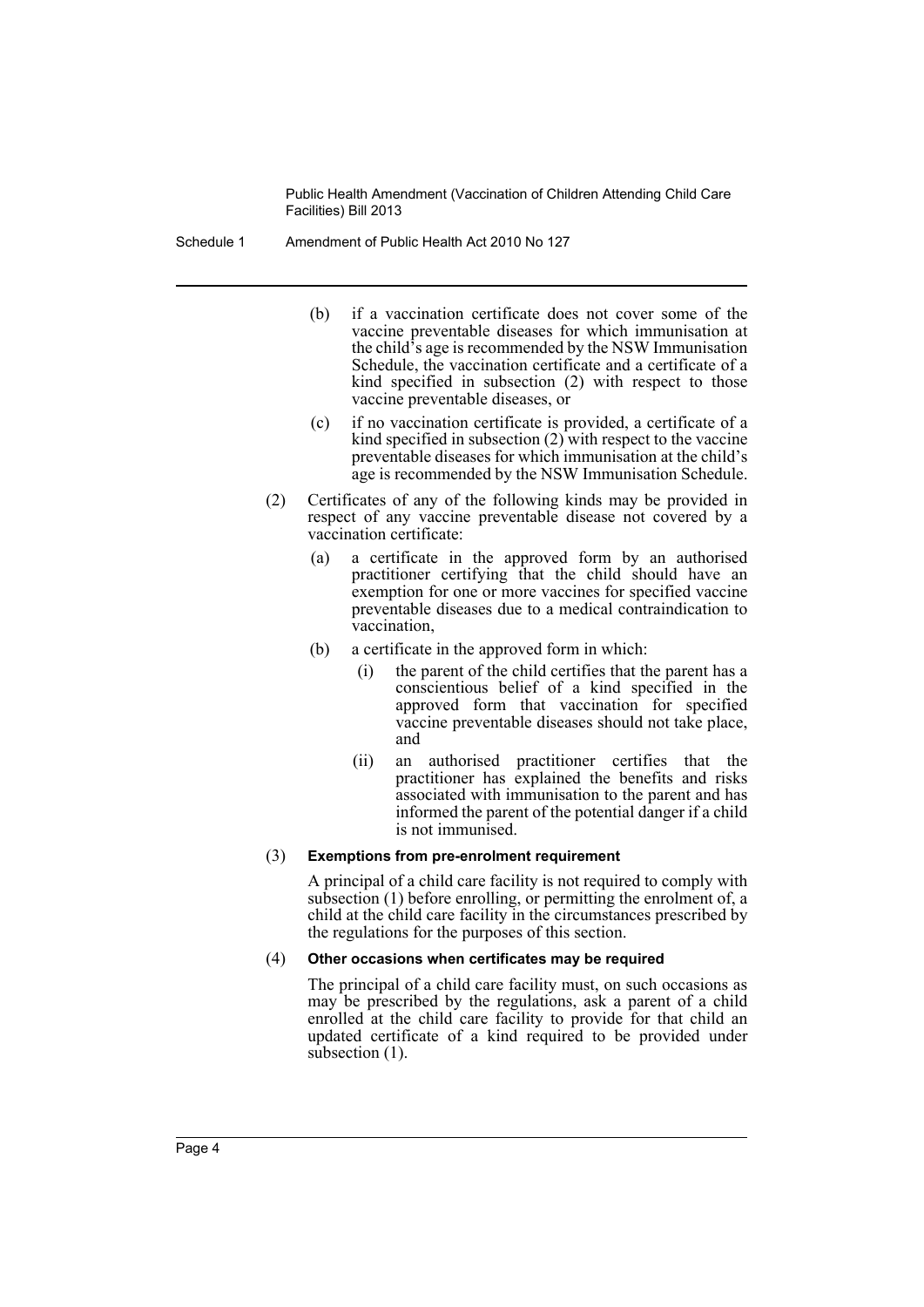Amendment of Public Health Act 2010 No 127 Schedule 1

#### (5) **Immunisation register**

The principal of a child care facility must keep an immunisation register, in the approved form, containing the following:

- (a) a record of the immunisation status of each child enrolled at the child care facility,
- (b) immunisation certificates and other certificates provided to the principal under this section.
- (6) The principal of a child care facility must retain information about a child in the immunisation register for such period as may be prescribed by the regulations and must produce the register for inspection on request by the public health officer.

#### (7) **Provision of certificates for enrolment at other child care facilities**

The principal of a child care facility at which a child is currently or was previously enrolled must, on request, provide a copy of the record and certificates kept for that child in the immunisation register of the child care facility to:

- (a) the parent of the child, for the purpose of the enrolment of the child at another child care facility, or
- (b) the principal of another child care facility at which the child proposes to enrol.

## (8) **Chief Health Officer may issue guidelines**

The Chief Health Officer may publish guidelines on the website of the Ministry of Health to assist authorised practitioners who are requested to provide certificates under this section.

#### **[5] Section 88 Responsibilities of principals during outbreaks of vaccine preventable diseases**

Insert "section 87 and" before "this section" in section 88 (8).